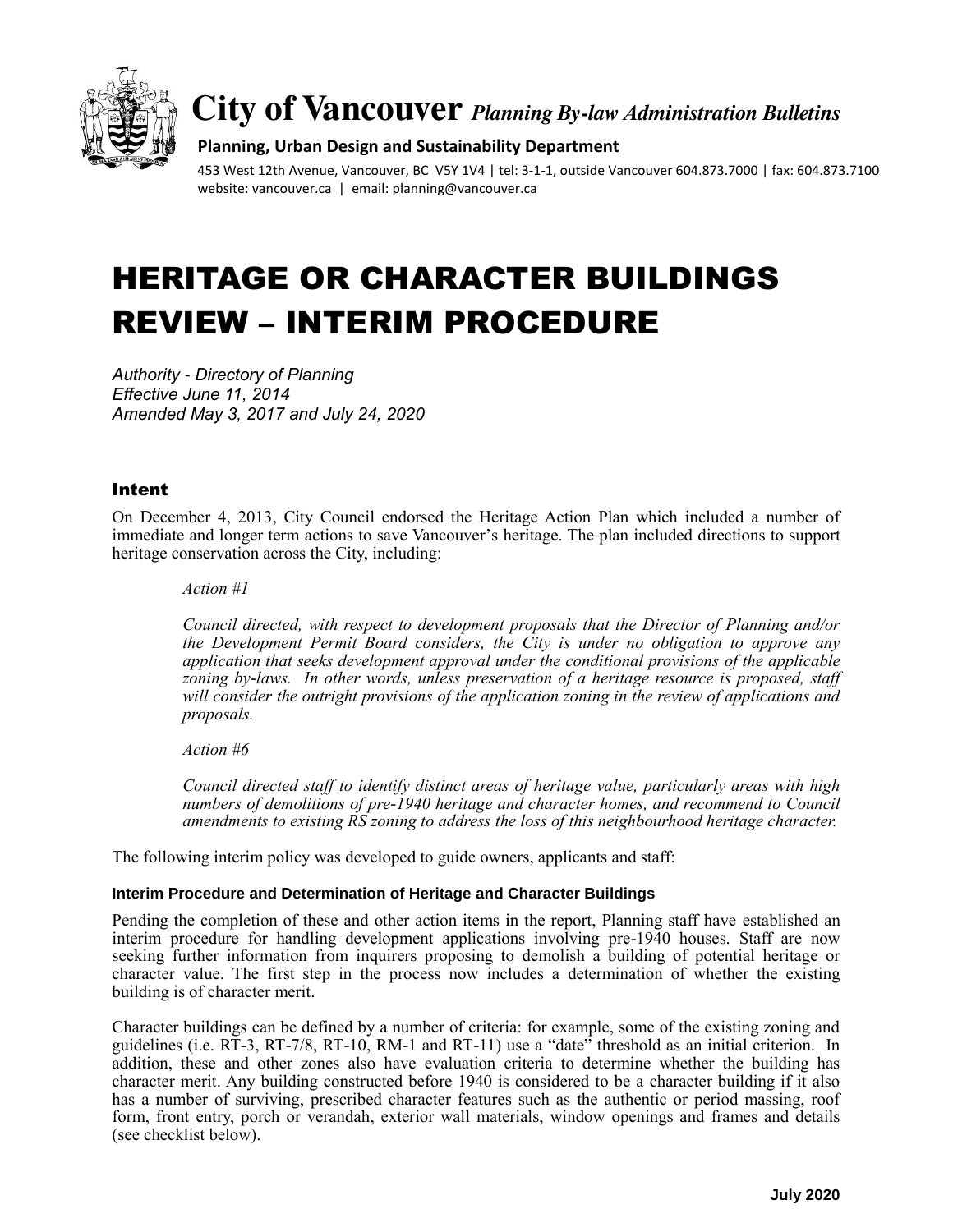As an interim measure until the heritage consultant completes the Heritage Register updates and associated recommendations for protecting Vancouver's heritage, staff have adopted this same evaluation approach, including the threshold date of pre-1940, into those zoning districts where this criteria does not currently exist (i.e. RS-3, RS-5, etc.) and where conditional zoning provisions can apply, such as increased density, height etc. These conditional zoning areas represent approximately 23% of the one and two family zoning areas in the city, located generally in Arbutus, Dunbar and Kerrisdale.

This interim strategy does not apply to outright zones (i.e. RS-1), which represents approximately 77% of the one and two family zoning areas in the city, or for development applications utilizing the outright provision of the applicable district schedule. The Heritage Action Plan work program will propose a more robust strategy to retain character homes across all the zones in the city.

Based on the information available for a given site within these conditional zones, if a building is deemed to have character merit or the site is listed on the Vancouver Heritage Register, staff may advise the owner as follows:

- a. Where a site involves a building determined to have character merit/heritage value, which could include character homes not on the Heritage register, owners are encouraged to consider retention. Innovative proposals for retention which might include extra density or other relaxations that involve discretion in applying guidelines, policies and regulations may be considered. Staff are encouraged to consider alternative approaches that avoid the loss of potential heritage/character buildings wherever possible. This could include additional floor area in the existing building and/or laneway house, additional dwelling units, and relaxation of other regulations that would encourage retention.
- b. Where a building is determined to have character merit/heritage value and is proposed for demolition, owners are advised that the Director of Planning is under no obligation to approve any rebuild application that requires development approval under the conditional provisions of the applicable zoning by-laws. Staff will consider the outright provisions of the zoning in any application for rebuild.

Where buildings do not have character merit, the building may be demolished and the conditional aspects of the development application may be considered. There may be some limited circumstances when the demolition of a character merit building will be considered by the Director of Planning. For example, if a property is underutilized (a small building on a large site) which could result in large additions that would impact the character value of the original building; or if the building is structurally unsound (confirmed by a registered structural engineer).

#### **Character Merit Checklist for pre-1940 houses:**

# **A. Must have:**

*i. Original massing and primary roof form* - Alterations/additions that are subsidiary to the original massing and primary roof form, such as dormers, are not considered to have altered the character of the house.

# **B. Plus any four of the following:**

- i. *Entry* Original open front entry, porch or veranda, or only partially filled in, or other original entry feature.
- ii. *Cladding* Original cladding or replacement cladding consistent with pre-1940.
- iii. *Window Openings* Original location, size and shape (50% or more). The windows themselves may not be original.
- iv. *Period Details* Two or more period details such as fascia, window casing or trim, eave brackets, soffits, exposed beam or joist ends, half-timbering, decorative shingling, entry, porch or verandah columns, original wood doors, entry transom/sidelights, decorative or feature windows (special shapes, bay windows, crafted/leaded glass), brick or stone chimneys, piers or foundations, secondary porch, turrets, etc.